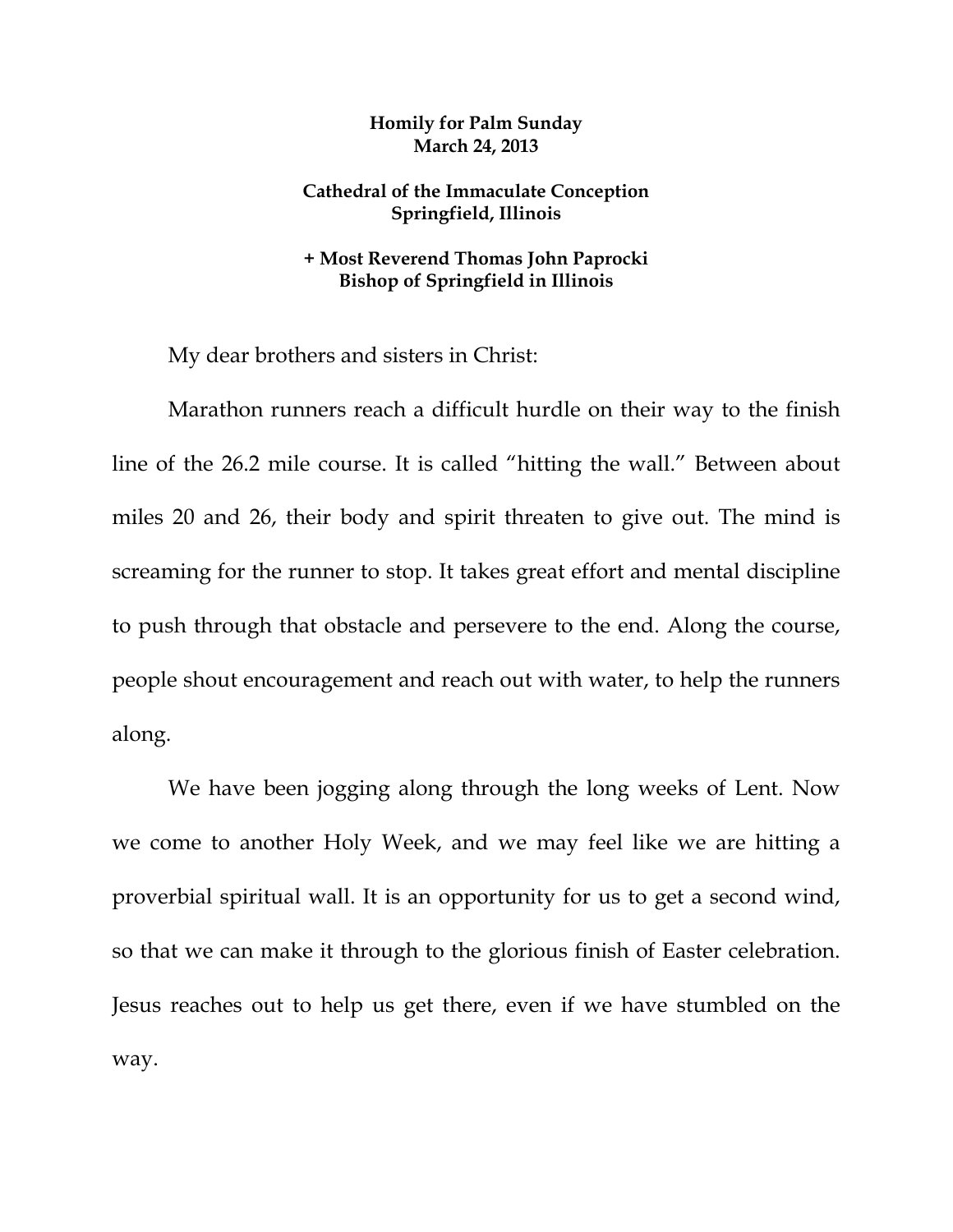The long Passion Gospel of Saint Luke today begins in the upper room, with Jesus offering bread and wine, saying, "Do this as a memorial of me," before taking his faithful ones into the garden of Gethsemane, where he begged them to "watch and pray." On Holy Thursday, this is what we do. Palm Sunday was the great day of the Lord! Jesus arrived at last as the Messiah, to enter and claim his own city, the royal city of David, Jerusalem, and to set up his throne.

Up to the moment of his triumphal entrance into the city of Jerusalem, Jesus did not accept the people's desire to acclaim him as their Messiah and King. Today, though, not only does he accept these acclamations, but he takes them to himself. The requisitioning of the animal on which he would ride, especially one upon which no one had yet ridden, is the right of a king (cf. Luke 19:30). The animal chosen by the Lord is one upon which the prophet Zechariah said the king would ride (cf. Zechariah 9:9). Even the spreading of cloaks on the road was an honor given to Israel's kings (cf. Luke 19:36, II Kings 9:13). For those with eyes to see, the signs of his kingship are clear as day.

 Yet the crowd that first welcomed him with such a fervent enthusiasm soon walked away from him. Father Romano Guardini, a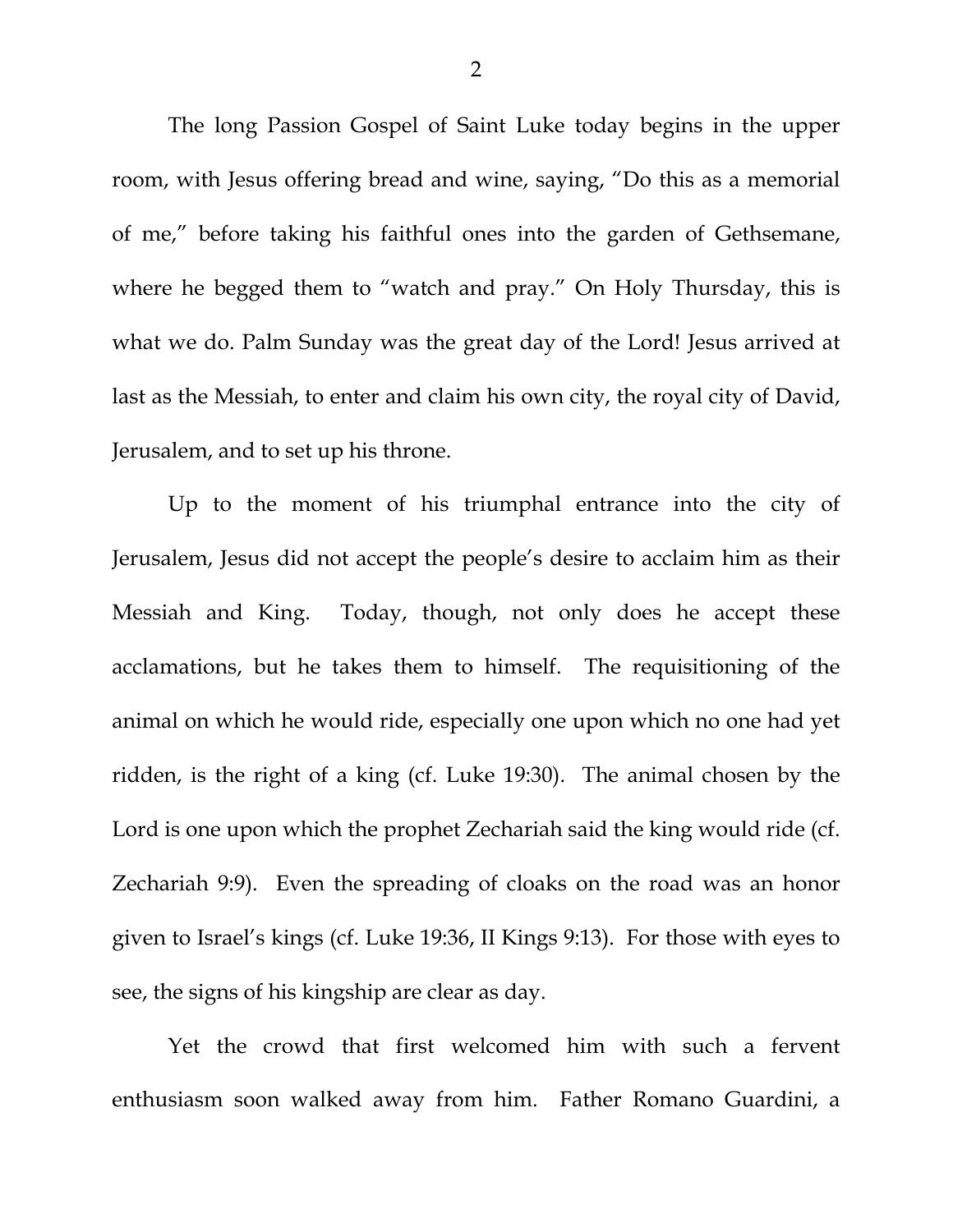Catholic priest, author, and academic who was one of the most important figures in Catholic intellectual life in 20th-century, observed that

No matter what Jesus said – though he uttered words of divine power and profundity – invariably they were answered with stubbornness, distrust, and hate. No matter what he did – heal, help, pardon, shower with gifts – his thanks were hardness of heart, calumny, misinterpretation of his motives, blasphemy against the Spirit.1

As Jesus entered the city the people saw in him the fulfillment of all of their hopes. This is why they cried out, "Blessed is the king who comes in the name of the Lord. Peace in heaven and glory in the highest" (Luke 19:38). Even so, they did not stay with him.

 Through the course of this week we will see – and perhaps even be part of – two different crowds. "The crowd that paid homage to Jesus at the gateway to the city was not the same crowd that later demanded his crucifixion. In this two-stage account of the failure to recognize Jesus – through a combination of indifference and fear – we see something of the city's tragedy of which Jesus spoke a number of times."2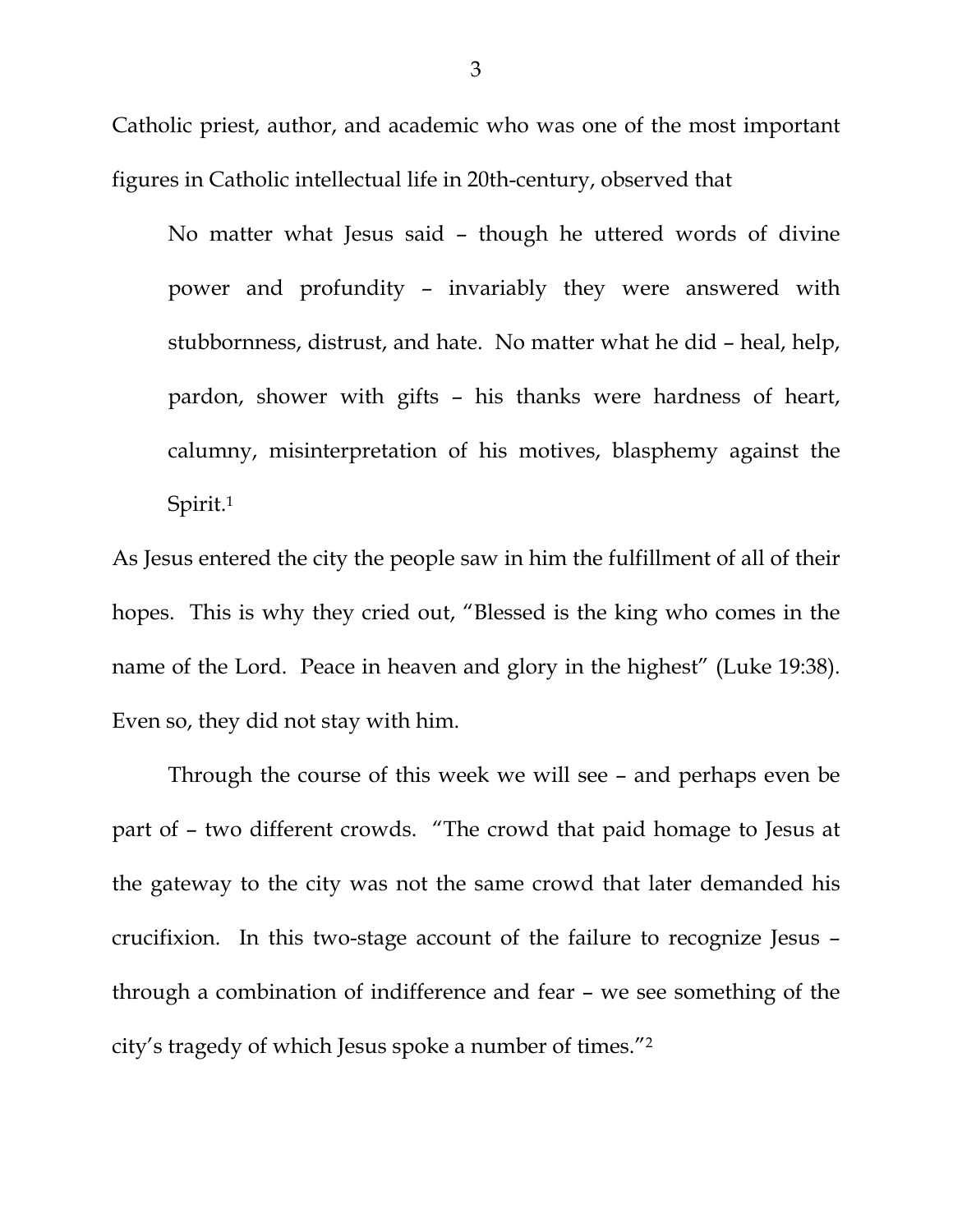In the final analysis, we can see that the crowd – both collectively and as individuals – did not believe in the divinity of Jesus of Nazareth. They saw a man, a teacher, a failed zealot. Despite the truth of his words and the power of his signs and miracles, they would not believe in him. What do we see when we look at him? How much faith have we put in him?

 In his reflections on *The Sadness of Christ*, Saint Thomas More considered our often lax response of faith. He said:

How much more, then, should we be ashamed of our miserable performance and recognize the enormous guilt we incur by saying no more than a short prayer or two, perhaps, during the day, and even those said as we doze and yawn. Finally our Savior tells us to pray, not that we may roll in wealth, not that we may live in a continuous round of pleasures, not that something awful may happen to our enemies, not that we may receive honor in this world, but rather that we may not enter into temptation.3

In this Holy Week we have the opportune moment to consider the Lord's love for us and our love for him. Let us be neither afraid nor indifferent to consider the strength of our faith and the depth of love, but strive rather to